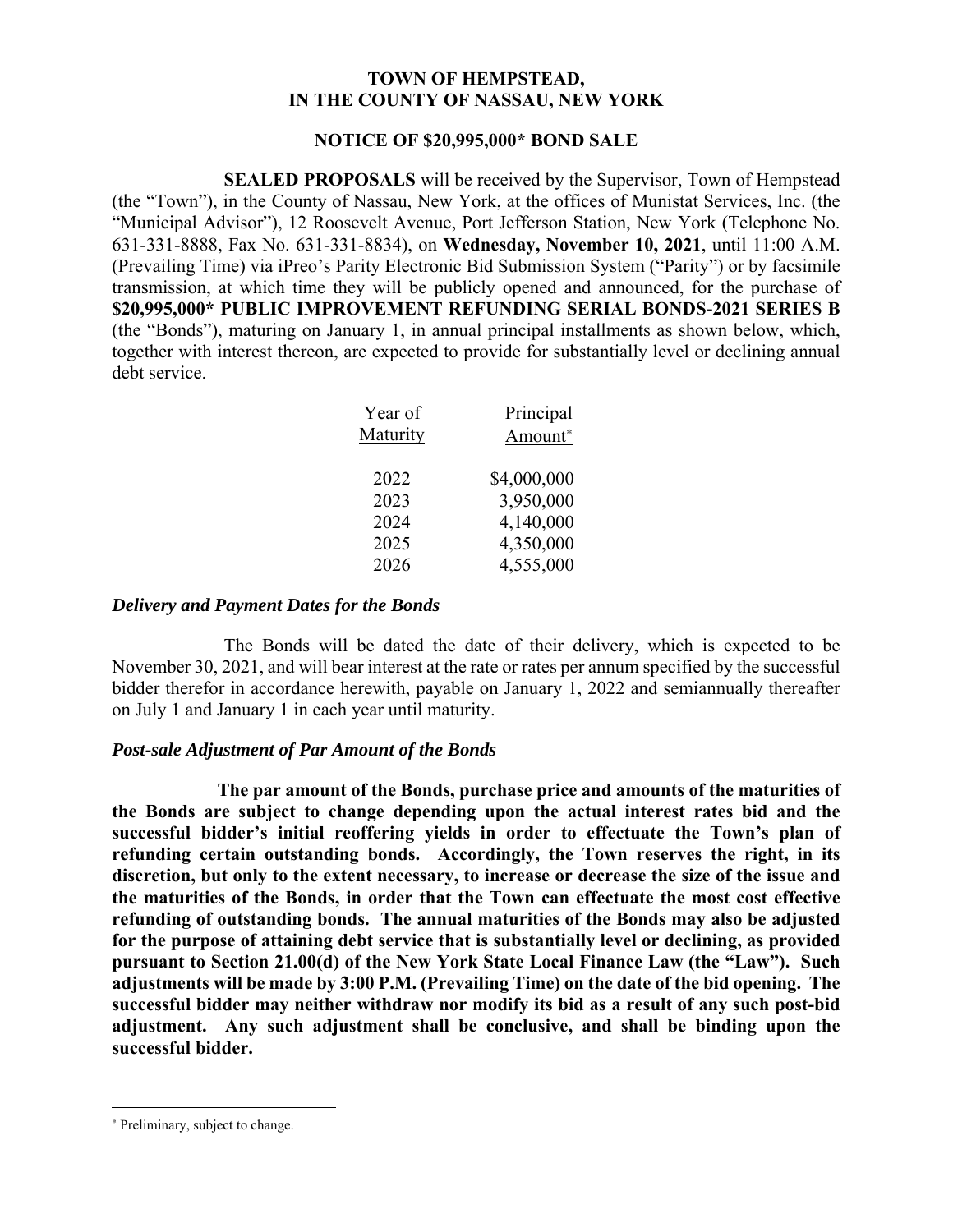**The Bonds of each maturity, as adjusted, will bear interest at the same rate and must have the same initial reoffering yields as specified for that maturity by the successful bidder for the Bonds. It is the intent of this provision to hold constant, on a per bond basis, the successful bidder's underwriting spread. However, the award will be made to the bidder whose bid produces the lowest true interest cost, calculated as specified herein, solely on the basis of the Bonds offered, without taking into account any adjustment in the amount of Bonds pursuant to this paragraph.** 

#### *Changes to the Time and/or Date of Bid Opening*

The Town reserves the right to change the time and/or date of the bid opening, and notice of any change thereof shall be provided at least one (1) hour prior to the time set forth above for the opening of sealed proposals, by means of a supplemental notice of sale to be transmitted over the Thomson Municipal Newswire or TM3.

#### *No Optional Redemption for the Bonds*

The Bonds will not be subject to redemption prior to maturity.

#### *Form of Bonds*

The Bonds will be issued in the form of fully registered bonds, in denominations corresponding to the total principal amounts due in each year of maturity. As a condition to delivery of the Bonds, the successful bidder will be required to cause the Bond certificates to be (i) registered in the name of Cede & Co., as nominee of The Depository Trust Company, New York, New York ("DTC"), and (ii) deposited with DTC to be held in trust until maturity. DTC is an automated depository for securities and clearinghouse for securities transactions, and will be responsible for establishing and maintaining a book-entry system for recording the ownership interests of its participants, which include certain banks, trust companies and securities dealers, and the transfers of the interests among its participants. The DTC participants will be responsible for establishing and maintaining records with respect to the beneficial ownership interests of individual purchasers in the Bonds. Individual purchases of beneficial ownership interests in the Bonds may only be made through book entries (without certificates issued by the Town) made on the books and records of DTC (or a successor depository) and its participants, in denominations of \$5,000 or integral multiples thereof. Principal of and interest on the Bonds will be payable by the Town or its agent by wire transfer or in clearinghouse funds to DTC or its nominee as registered owner of the Bonds. Transfer of principal and interest payments to participants of DTC will be the responsibility of DTC; transfer of principal and interest payments to beneficial owners by participants of DTC will be the responsibility of such participants and other nominees of beneficial owners. The Town will not be responsible or liable for payments by DTC to its participants or by DTC participants to beneficial owners or for maintaining, supervising or reviewing the records maintained by DTC, its participants or persons acting through such participants.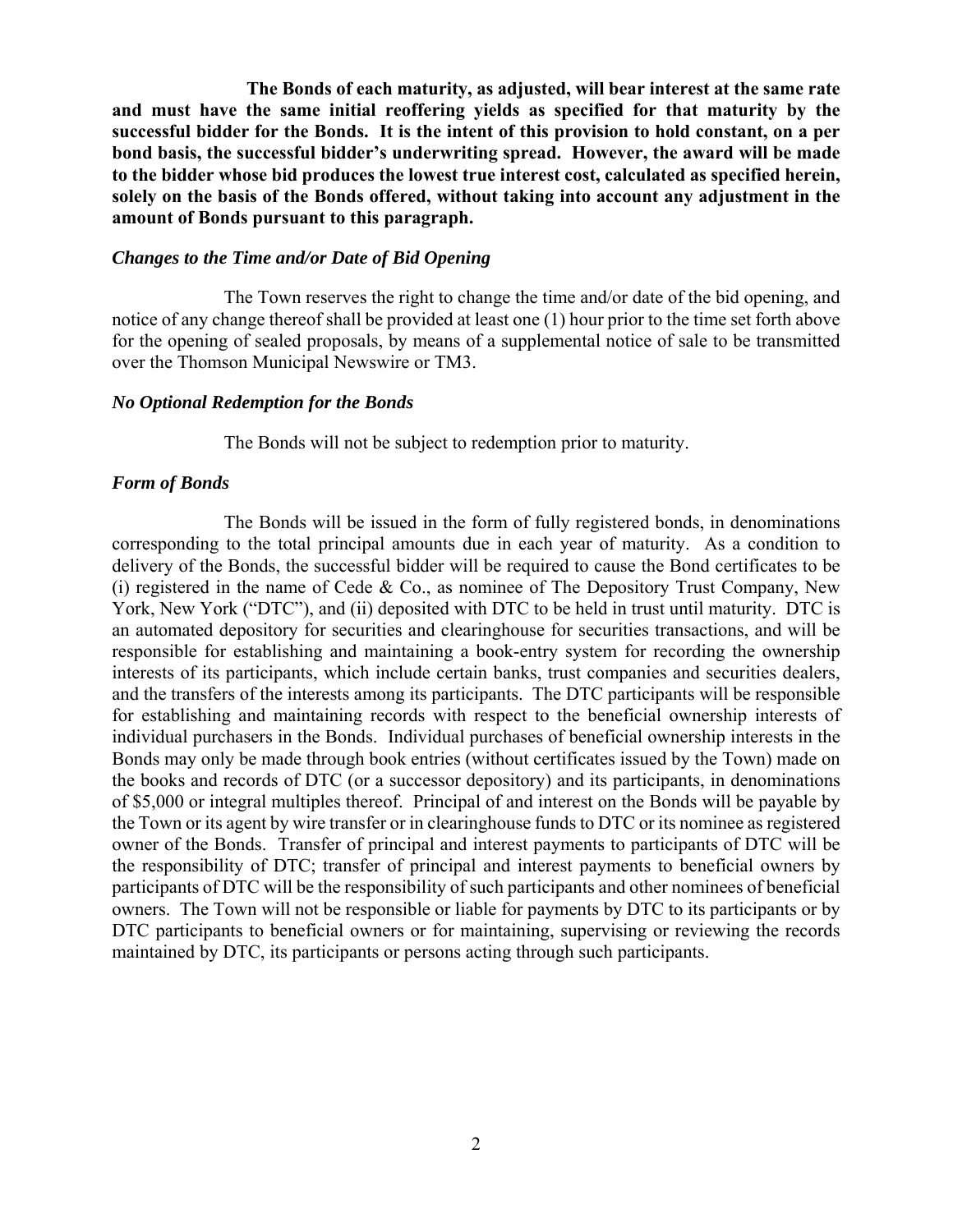## *Submission of Bids*

Each proposal must be a bid of not less than \$20,995,000 for all of the Bonds. Each proposal must state in a multiple of one-hundredth of 1% or a multiple of one-eighth of 1%, the rate or rates of interest per annum which the Bonds are to bear and may state different rates of interest for Bonds maturing in different calendar years, provided, however, that only one rate of interest may be bid for all Bonds maturing in any one calendar year. Variations in rates of interest so bid may be in any order of maturity.

Sealed proposals may be submitted electronically via Parity or via facsimile transmission at 631-331-8834, in accordance with this Notice of Sale, until the time specified herein. No other form of electronic bidding services nor telephone proposals will be accepted. No proposal will be accepted after the time for receiving proposals specified above. Bidders submitting proposals via facsimile must use the "Proposal for Bonds" form attached hereto. Once the proposals are communicated electronically via Parity or via facsimile to the Town, each bid will constitute an irrevocable offer to purchase the Bonds pursuant to the terms therein provided.

## *Bidding using Parity*

Prospective bidders wishing to submit an electronic bid via Parity must be contracted customers of Parity. Prospective bidders who do not have a contract with Parity must call (212) 849-5021 to become a customer. By submitting an electronic bid for the Bonds, a bidder represents and warrants to the Town that such bidder's bid for the purchase of the Bonds is submitted for and on behalf of such prospective bidder by an officer or agent who is duly authorized to bind the bidder to a legal, valid and enforceable contract for the purchase of the Bonds.

Each prospective bidder who wishes to submit an electronic bid shall be solely responsible to register to bid via Parity. Each qualified prospective bidder shall be solely responsible to make necessary arrangements to access Parity for purposes of submitting its bid in a timely manner and in compliance with the requirements of this Notice of Sale. Neither the Town nor Parity shall have any duty or obligation to undertake such registration to bid for any prospective bidder or to provide or assure such access to any qualified prospective bidder, and neither the Town nor Parity shall be responsible for a bidder's failure to register to bid or for proper operation of, or have any liability for any delays or interruptions of, or any damages caused by Parity. The Town is using Parity as a communications mechanism, and not as the Town's agent, to conduct the electronic bidding for the Town's Bonds. The Town is not bound by any advice or determination of Parity as to whether any bid complies with the terms of this Notice of Sale. All costs and expenses incurred by prospective bidders in connection with their registration and submission of bids via Parity are the sole responsibility of the bidders, and the Town is not responsible, directly or indirectly, for any such costs or expenses. If a prospective bidder encounters any difficulty in registering to bid, or submitting or modifying a bid for the Bonds, it should telephone Parity and notify the Town's Municipal Advisor, Munistat Services, Inc. at 631-331-8888 (provided that the Town shall have no obligation to take any action whatsoever upon receipt of such notice).

If any provisions of this Notice of Sale shall conflict with information provided by Parity, as approved provider of electronic bidding services, this Notice of Sale shall control. Further information about Parity, including any fee charged, may be obtained from Parity at (212) 849-5021. The time maintained by Parity shall constitute the official time with respect to all bids submitted.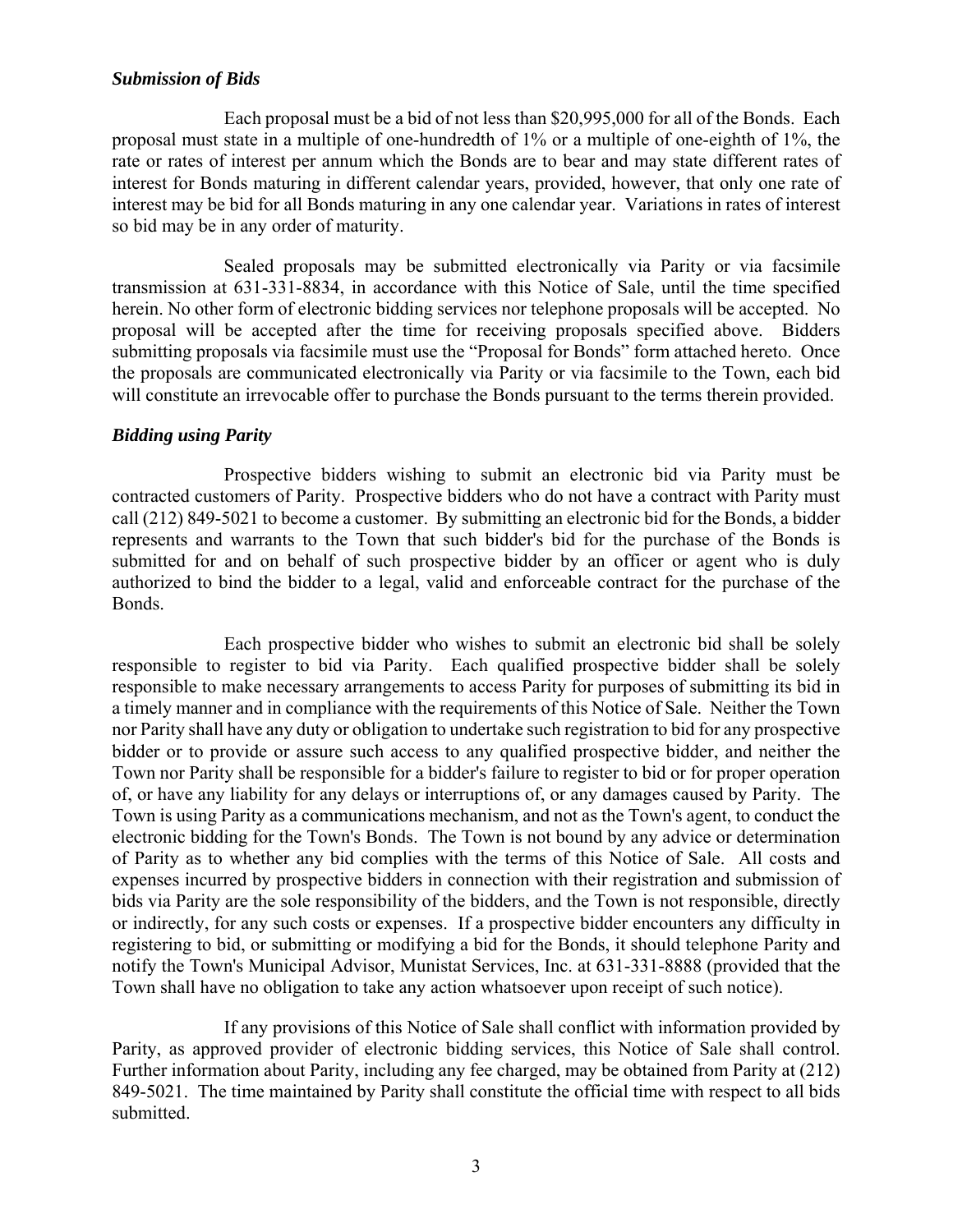#### Bidders submitting bids via facsimile do not need to register to bid.

#### *Good Faith Deposit*

As a condition precedent to the consideration of the bidder's proposal, a good faith deposit (the "Deposit") in the amount of \$210,000 is required for each bid to be considered. Such Deposit may be in the form of: (i) a certified or cashier's check payable to the order of "Town of Hempstead, County of Nassau, New York," or (ii) a wire transfer in accordance with instructions set forth herein. If a wire transfer is used, it must be sent to the account so designated by the Town for such purpose, not later than 10:00 A.M. on the date of the sale; however, the Town reserves the right to award the Bonds to a successful bidder whose wire transfer is initiated but not received by such time provided that such successful bidder's fed wire reference number has been received. A wire reference number must be provided when the bid is submitted. Bidders must contact Munistat Services, Inc., 12 Roosevelt Avenue, Port Jefferson Station, New York, telephone No. 631-331-8888, the Town's Municipal Advisor, no later than 24 hours prior to the bid opening to obtain the Town's wire instructions. The Town shall not incur any liability from delays of or interruptions in the receipt of the Deposit by fed wire or return of the Deposit to any unsuccessful bidder. Under no circumstances shall interest accrue on the Deposit occasioned by a delay in the return of the Deposit to any unsuccessful bidder. No interest on the Deposit will accrue to the Purchaser. The Deposit will be applied to the purchase price of the Bonds.

#### *Award of Bonds*

The Bonds will be awarded and sold to the bidder complying with the terms of sale and offering to purchase the Bonds at such rate or rates of interest per annum as will produce the lowest true interest cost over the life of the issue, and if two or more such bidders offer the same lowest true interest cost, then to one of said bidders selected by the sale officer by lot from among all said bidders. True interest cost shall be determined for each bid by doubling the semi-annual interest rate, compounded semiannually, necessary to discount all interest and principal payments from the payment dates thereof to the dated date of the Bonds, so that the sum of the present value of said payments equals the price bid, such price bid excluding interest accrued to the date of delivery. The true interest cost shall be calculated from the dated date of the Bonds. The successful bidder must also pay an amount equal to the interest on the Bonds, if any, accrued to the date of payment of the purchase price.

Award of the Bonds will be made without taking into consideration any adjustments that may be made to the maturities of the Bonds described herein.

The Town reserves the right to reject any and all bids (regardless of the interest rate bid), to reject any bid not complying with this official Notice of Sale and, so far as permitted by law, to waive any irregularity or informality with respect to any bid or the bidding process.

When the successful bidder has been ascertained, the sale officer will promptly return all Deposits made to the persons making the same, except the deposit made by such bidder. Award of the Bonds to the successful bidder, or rejection of all bids, is expected to be made promptly after opening of the bids, but the successful bidder may not withdraw his proposal until after 3:00 o'clock P.M. (Prevailing Time) on the day of such bid-opening and then only if such award has not been made prior to the withdrawal. The successful bidder will be promptly notified of the award to him, and if he refuses or neglects to pay the agreed price of the Bonds less the amount deposited by him, the amount deposited by him shall be forfeited to and retained by the Town as liquidated damages for such neglect or refusal.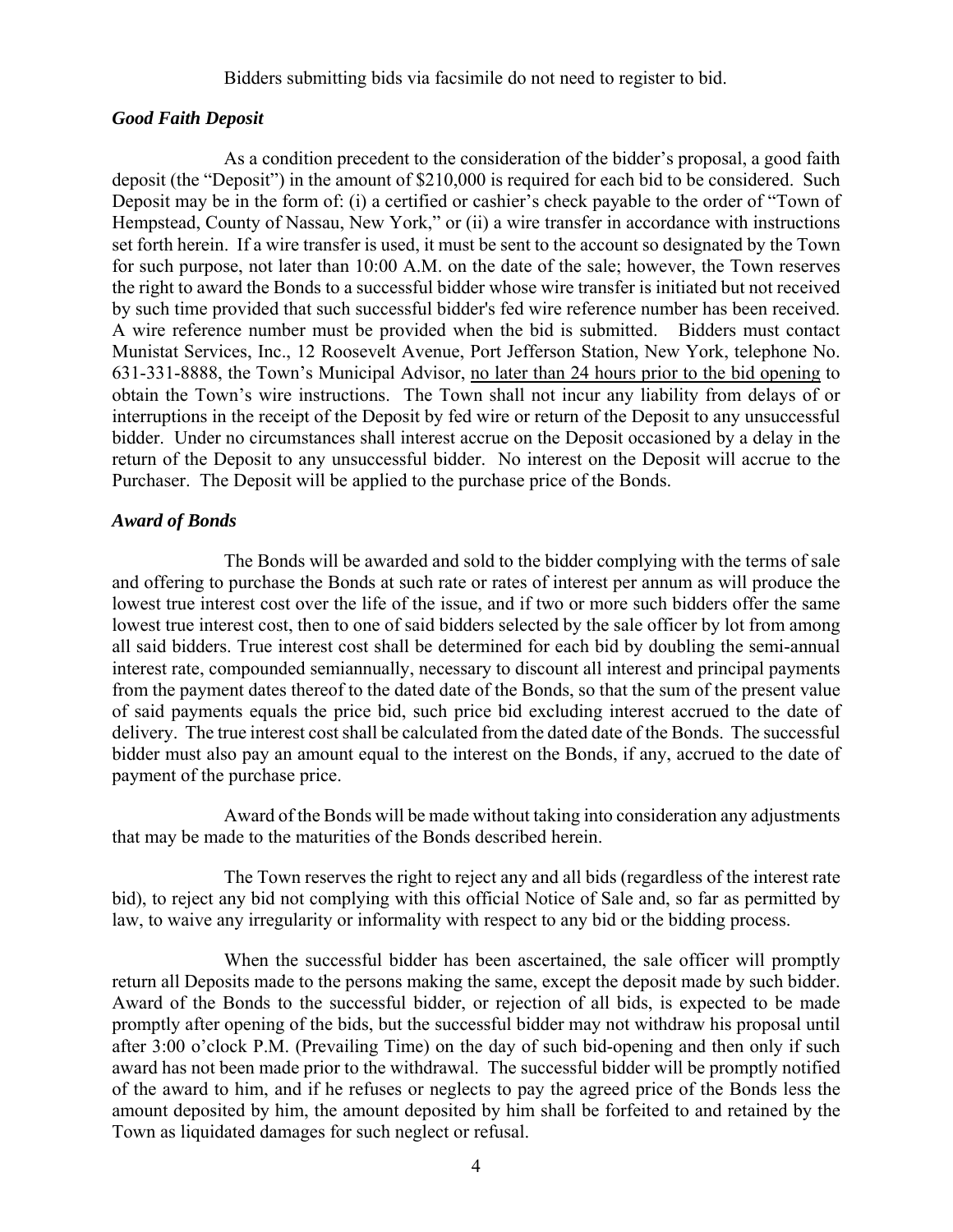## *Bond Insurance*

If the Bonds qualify for issuance of any policy of municipal bond insurance or commitment therefor at the option of a bidder, the purchase of any such insurance policy or the issuance of any such commitment therefor shall be at the sole option and expense of such bidder and any increased costs of issuance of the Bonds resulting by reason of the same, unless otherwise paid, shall be paid by such bidder. Any failure of the Bonds to be so insured or of any such policy of insurance to be issued, shall not constitute cause for a failure or refusal by the purchaser of the Bonds to accept delivery of and pay for said Bonds in accordance with the terms hereof.

# *Use of Proceeds*

The proceeds of the Bonds will be issued for the purpose described in the section entitled "*Authorization and Purpose of the Bonds*" in the Preliminary Official Statement (as hereinafter defined).

## *Payment and Security for the Bonds*

The Bonds are general obligations of the Town and shall contain a pledge of the faith and credit of the Town for the payment of the principal thereof and interest thereon. The State Constitution requires the Town to pledge its faith and credit for the payment of the principal of the Bonds and the interest thereon and to make annual appropriations for the amounts required for the payment of such interest and the redemption of the Bonds. The State Constitution also provides that if at any time the appropriating authorities fail to make the required appropriations for the annual debt service on the Bonds and certain other obligations of the Town, a sufficient sum shall be set apart from the first revenues thereafter received and shall be applied for such purposes, and also that the fiscal officer of the Town may be required to set apart and apply such revenues as aforesaid at the suit of any holder of such obligations.

For the payment of such principal of and interest on the Bonds, the Town has the power and statutory authorization to levy ad valorem taxes on all taxable real property in the Town, subject to certain statutory limitations imposed by Chapter 97 of the New York Laws of 2011, as amended (the "Tax Levy Limit Law"). See "*Tax Levy Limit Law*" in the Preliminary Official Statement of the Town, dated November 3, 2021 ("Preliminary Official Statement"), circulated in connection with the sale of the Bonds, which shall be supplemented by the final Official Statement to be dated November 10, 2021 (the "Official Statement").

#### *Debt Statement*

The population of the Town is estimated to be 766,993. The debt statement to be filed pursuant to Section 109.00 of the Law in connection with the sale of the Bonds, prepared as of November 3, 2021 shows the five-year average full valuation of real property subject to taxation by the Town to be \$101,598,137,747, its debt limit to be \$7,111,869,642, and its total net indebtedness (exclusive of the Bonds) to be \$402,458,773. The issuance of the Bonds will increase the total net indebtedness of the Town.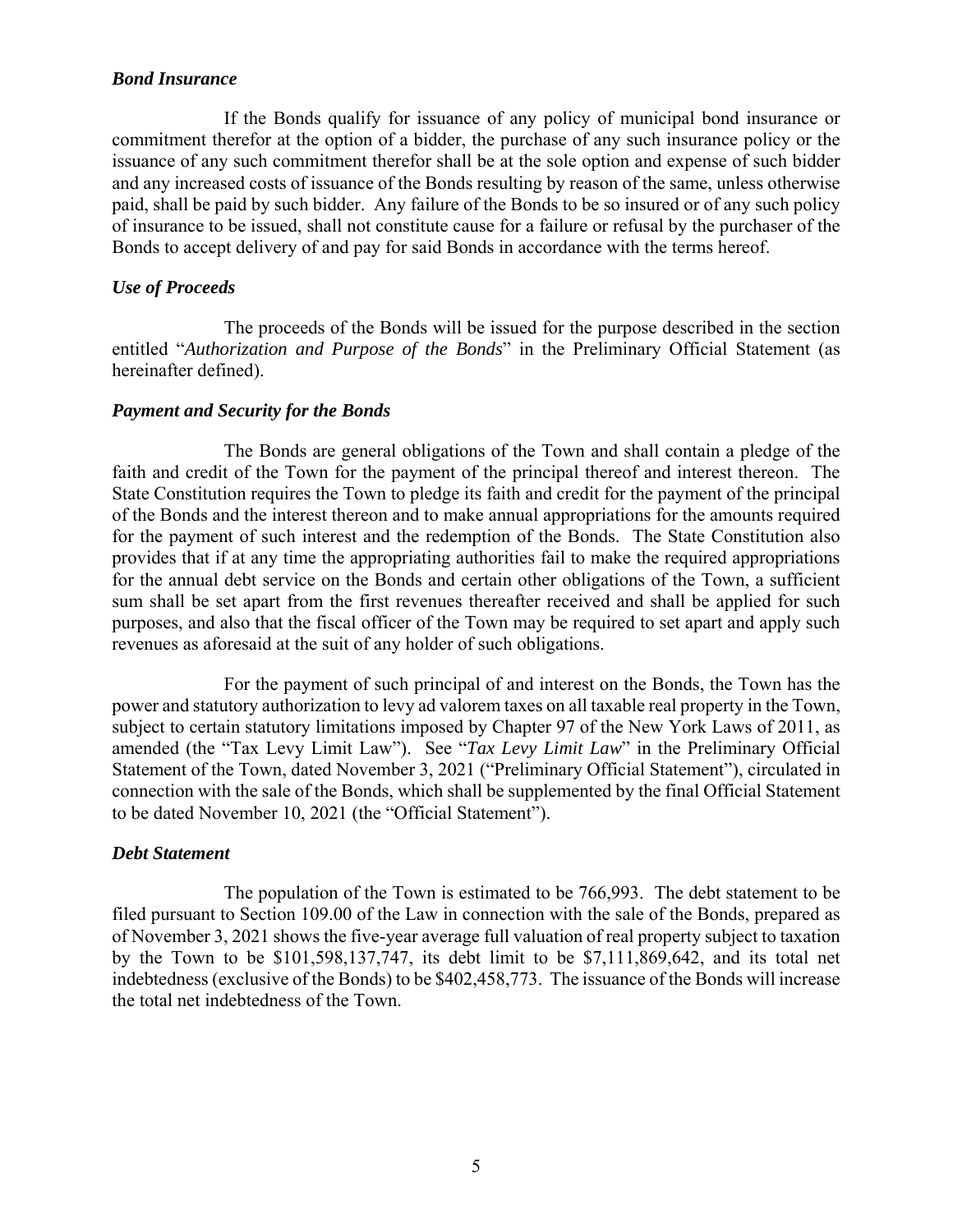#### *Delivery of the Bonds and Assignment of CUSIP Numbers*

The Bonds will be delivered to DTC and shall be paid for in Federal Funds on or about November 30, 2021 at such place in New York City, and on such business day and at such hour, as the sale officer shall fix on three business days' notice to the successful bidder, or at such other place and time as may be agreed upon with the successful bidder. The deposit of the Bonds with DTC under a book-entry system requires the assignment of CUSIP numbers prior to delivery. It shall be the responsibility of the successful bidder to obtain CUSIP numbers for the Bonds prior to delivery and the Town will not be responsible for any delay occasioned by the inability to deposit the Bonds with DTC due to the failure of the successful bidder to obtain such numbers and to supply them to the Town in a timely manner. All expenses in relation to the printing of CUSIP numbers on the Bonds shall be paid for by the Town; provided, however, that the CUSIP Service Bureau charge for the assignment of said numbers shall be the responsibility of and shall be paid for by the successful bidder.

## *Legal Opinion*

The successful bidder will be furnished without cost with the approving opinion of the law firm of Phillips Lytle LLP ("Bond Counsel") substantially as set forth in Appendix C to the Preliminary Official Statement.

## *Tax Exemption*

The successful bidder may at its option refuse to accept the Bonds if prior to their delivery the opinion of Bond Counsel is not delivered or if any income tax law of the United States of America is hereafter enacted which shall provide that the interest thereon is taxable, or shall be taxable at a future date, for federal income tax purposes, and in such case the Deposit made by said successful bidder will be returned and the successful bidder will be relieved of its contractual obligations arising from the acceptance of its proposal.

The Internal Revenue Code of 1986, as amended (the "Code"), establishes certain ongoing requirements that must be met subsequent to the issuance and delivery of the Bonds in order that interest on the Bonds be and remain excludable from gross income under Section 103 of the Code. Concurrently with the delivery of the Bonds, the Town will execute a Tax Certificate, which will contain provisions and procedures relating to compliance with the requirements of the Code and a certification to the effect that the Town will comply with the provisions and procedures set forth therein and that it will do and perform all acts and things necessary or desirable to assure that interest paid on the Bonds is excludable from gross income under Section 103 of the Code.

Upon delivery of the Bonds, Bond Counsel will deliver an opinion that states that, under existing statutes and court decisions and assuming continuous compliance with the provisions and procedures set forth in the Tax Certificate, (i) interest on the Bonds is excluded from gross income for federal income tax purposes pursuant to Section 103 of the Code; and (ii) interest on the Bonds is not treated as a preference item in calculating the alternative minimum tax under the Code; such interest, however, is included in the adjusted current earnings of certain corporations for purposes of calculating the alternative minimum tax imposed for taxable years beginning prior to January 1, 2018. In addition, the opinion of Bond Counsel will state that, under existing statutes, interest on the Bonds is exempt from personal income taxes of New York State and its political subdivisions, including The City of New York.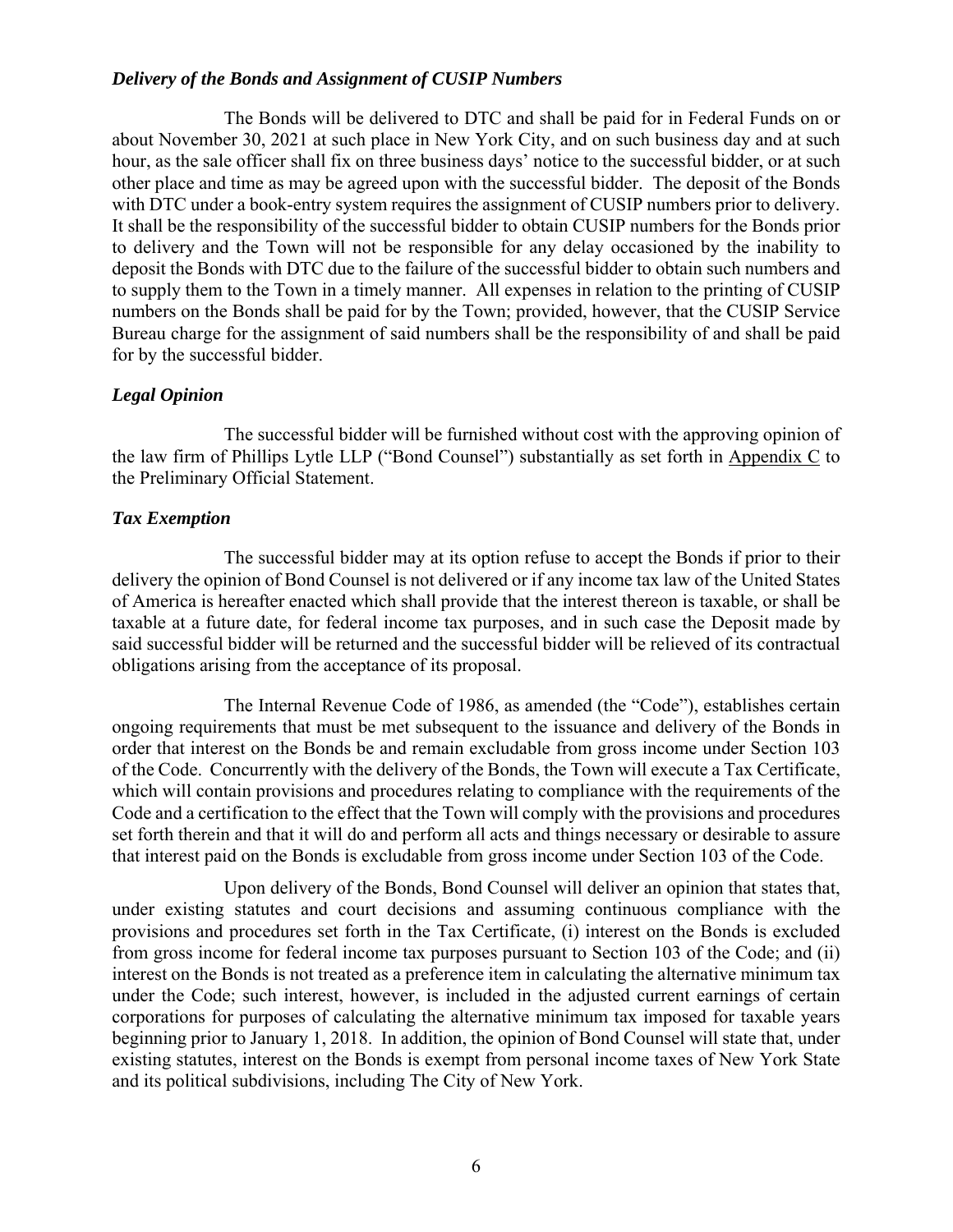The Town will NOT designate the Bonds as "qualified tax-exempt obligations" pursuant to the provisions of Section 265(b)(3) of the Code.

## *Obligation of Winning Bidder to Deliver an Issue Price Certificate at Closing*

By submitting a bid, each bidder is certifying that its bid is a firm offer to purchase the Bonds, is a good faith offer which the bidder believes reflects current market conditions, and is not a "courtesy bid" being submitted for the purpose of assisting in meeting the competitive sale requirements relating to the establishment of the "issue price" of the Bonds pursuant to Section 148 of the Code, including the requirement that bids be received from at least three (3) underwriters of municipal bonds who have established industry reputations for underwriting new issuances of municipal bonds (the "Competitive Sale Requirements"). The Municipal Advisor will advise the winning bidder if the Competitive Sale Requirements were met at the same time it notifies the winning bidder of the award of the Bonds. **Bids will not be subject to cancellation in the event that the Competitive Sale Requirements are not satisfied.** 

The winning bidder shall, within one (1) hour after being notified of the award of the Bonds, advise the Municipal Advisor by electronic or facsimile transmission of the reasonably expected initial public offering price or yield of each maturity of the Bonds (the "Initial Reoffering Prices") as of the date of the award.

By submitting a bid, the winning bidder agrees (unless the winning bidder is purchasing the Bonds for its own account and not with a view to distribution or resale to the public) that if the Competitive Sale Requirements are not met, it will elect and satisfy either option (1) or option (2) described below. *Such election must be made on the bid form submitted by each bidder*. *In the event a bidder submits a bid via Parity, such bidder must notify the Municipal Advisor by email (nnadelson@munistat.com) as to such election at the time such bid is submitted.* 

(1) **Hold the Price**. The winning bidder:

(a) will make a *bona fide* offering to the public of all of the Bonds at the Initial Reoffering Prices and provide Bond Counsel with reasonable supporting documentation, such as a copy of the pricing wire or equivalent communication, the form of which is acceptable to Bond Counsel,

(b) will neither offer nor sell to any person any Bonds within a maturity at a price that is higher, or a yield that is lower, than the Initial Reoffering Price of such maturity until the earlier of (i) the date on which the winning bidder has sold to the public at least 10 percent of the Bonds of such maturity at a price that is no higher, or a yield that is no lower, than the Initial Reoffering Price of such maturity or (ii) the close of business on the  $5<sup>th</sup>$  business day after the date of the award of the Bonds, and

(c) has or will include within any agreement among underwriters, any selling group agreement and each retail distribution agreement (to which the winning bidder is a party) relating to the initial sale of the Bonds to the public, together with the related pricing wires, language obligating each underwriter to comply with the limitations on the sale of the Bonds as set forth above.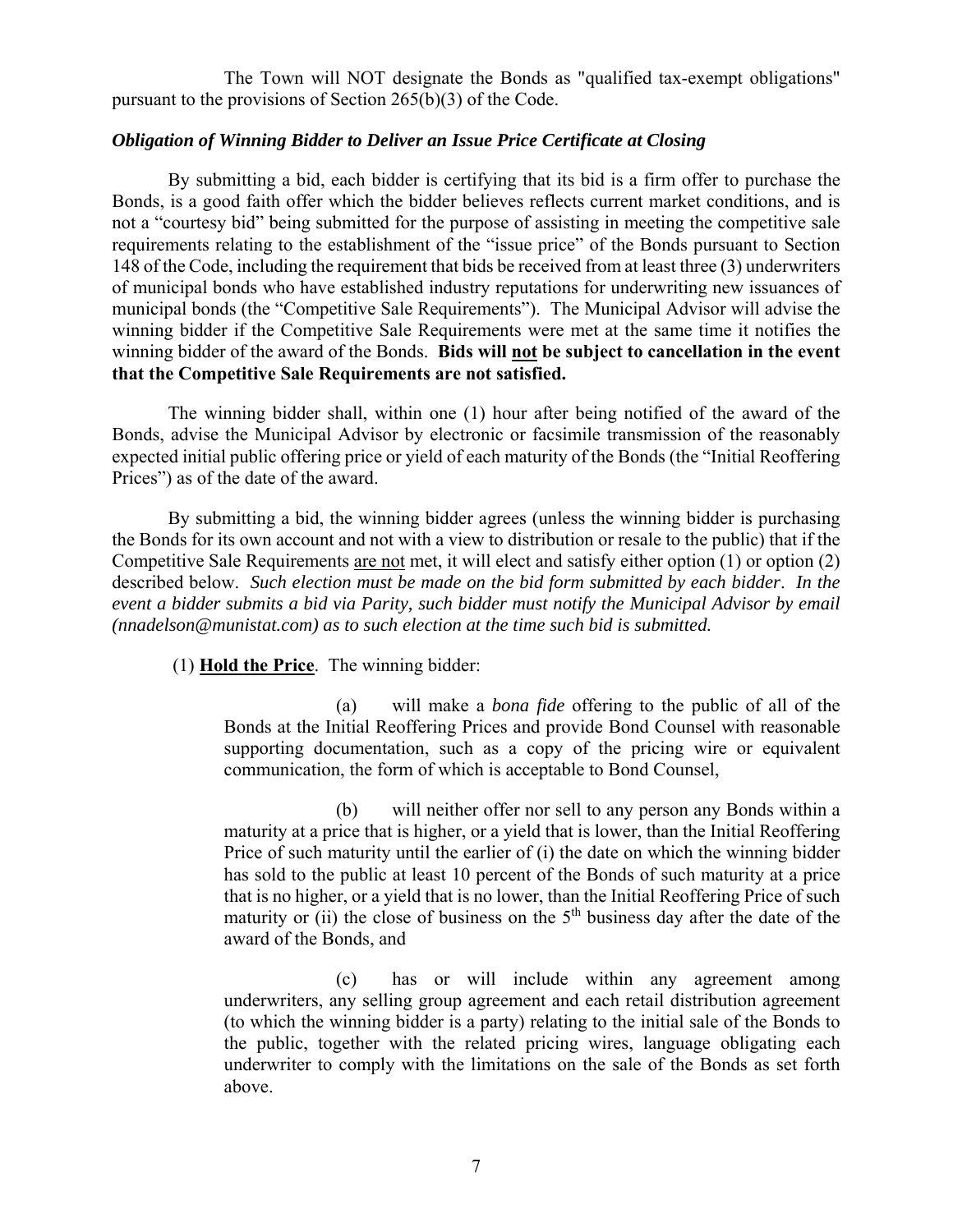(2) **Follow the Price**. The winning bidder:

(a) will make a *bona fide* offering to the public of all of the Bonds at the Initial Reoffering Prices and provide the Town with reasonable supporting documentation, such as a copy of the pricing wire or equivalent communication, the form of which is acceptable to Bond Counsel,

(b) will report to the Town information regarding the first price that at least 10 percent of the Bonds within each maturity of the Bonds have been sold to the public,

(c) will provide the Town with reasonable supporting documentation or certifications of such sale prices the form of which is acceptable to Bond Counsel. This reporting requirement, which may extend beyond the closing date of the Bonds, will continue until such date that the requirement set forth in paragraph (b) above for each maturity of the Bonds is satisfied, and

(d) has or will include within any agreement among underwriters, any selling group agreement and each retail distribution agreement (to which the winning bidder is a party) relating to the initial sale of the Bonds to the public, together with the related pricing wires, language obligating each underwriter to comply with the reporting requirement described above.

For purposes of the "hold the price" or "follow the price" requirement, a "maturity" refers to Bonds that have the same interest rate, credit and payment terms.

Regardless of whether or not the Competitive Sale Requirements were met, the winning bidder shall submit to the Town a certificate (the "Reoffering Price Certificate"), satisfactory to Bond Counsel, prior to the delivery of the Bonds stating the applicable facts as described above. *The form of Reoffering Price Certificate is available by contacting Bond Counsel or the Municipal Advisor*.

If the winning bidder has purchased the Bonds for its own account and not with a view to distribution or resale to the public, then, whether or not the Competitive Sale Requirements were met, the Reoffering Price Certificate will recite such facts and identify the price or prices at which the purchase of the Bonds was made.

For purposes of this Notice, the "public" does not include the winning bidder or any person that agrees pursuant to a written contract with the winning bidder to participate in the initial sale of the Bonds to the public (such as a retail distribution agreement between a national lead underwriter and a regional firm under which the regional firm participates in the initial sale of the Bonds to the public). In making the representations described above, the winning bidder must reflect the effect on the offering prices of any "derivative products" (e.g., a tender option) used by the bidder in connection with the initial sale of any of the Bonds.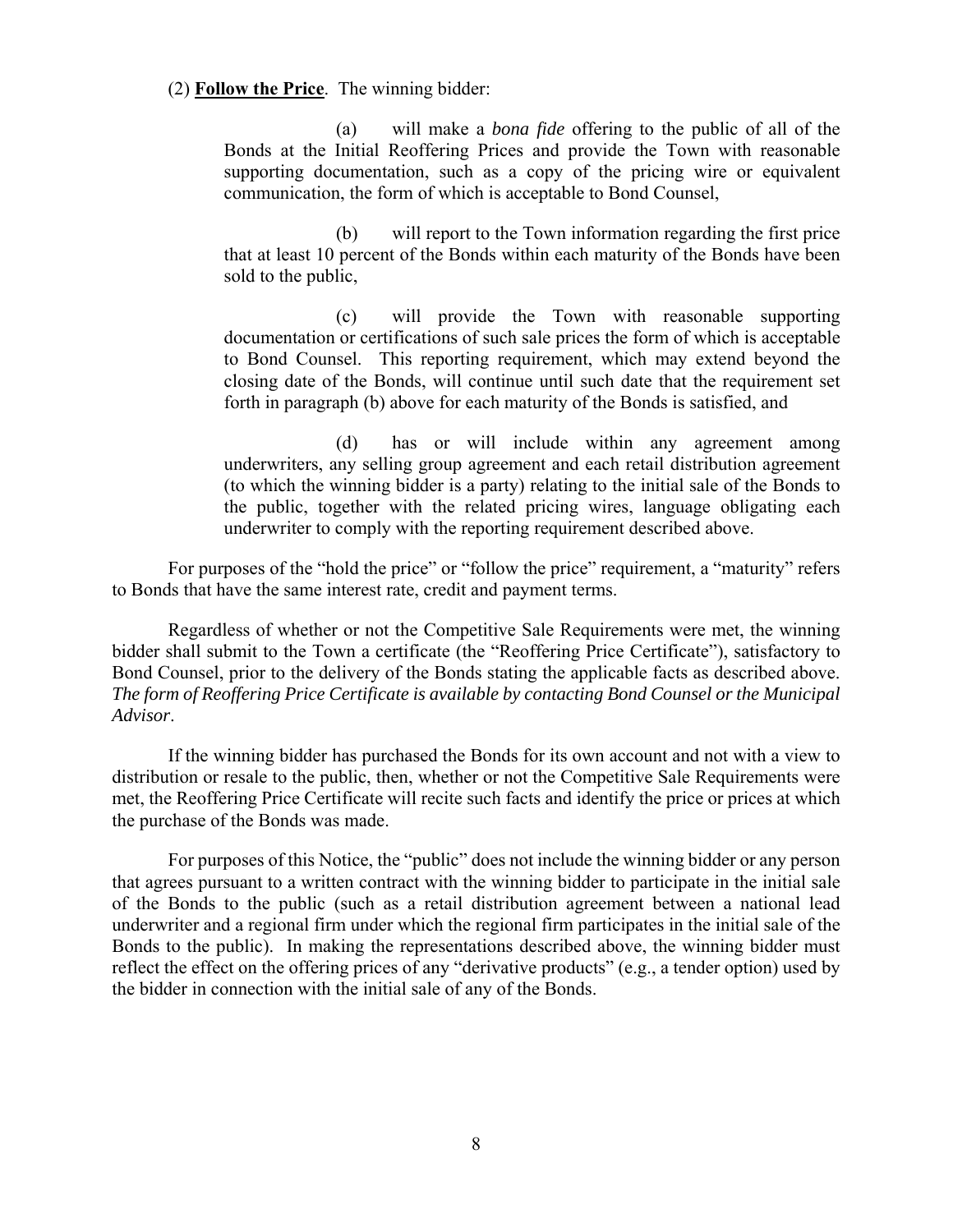#### *Official Statement, Continuing Disclosure and Compliance History*

The Town will provide a reasonable number of Official Statements to the successful bidder within seven (7) business days following receipt of a written request therefor made to the Town and its Municipal Advisor. Such request may specify the applicable (a) offering price(s), (b) selling compensation, (c) rating(s), (d) credit enhancement and (e) identity and complete name of such bidder and any participating underwriters, and if so, the Preliminary Official Statement will be modified or supplemented by the information so specified. Neither the Town nor its Municipal Advisor shall be liable in any manner for any delay, inaccuracy, or omission on the part of the successful bidder with respect to such request, nor shall the Town's failure, as a result thereof, to provide the Official Statement within the above time period, constitute cause for a failure or refusal by such bidder to accept delivery of and pay for the Bonds in accordance with the terms hereof.

The Preliminary Official Statement is in a form "deemed final" by the Town for the purpose of Securities and Exchange Commission Rule 15c2-12 ("Rule 15c2-12") but may be modified or supplemented as noted above. In order to assist bidders in complying with Rule 15c2- 12 and as part of the Town's contractual obligation arising from its acceptance of each successful bidder's proposal, at the time of the delivery of the Bonds the Town will provide an executed copy of its "Undertaking to Provide Continuing Disclosure" (the "Undertaking"). The form of said Undertaking is set forth in Appendix D in the Preliminary Official Statement.

Except as otherwise set forth in the Preliminary Official Statement (see the subcaption entitled "*Compliance History*" under the caption entitled "DISCLOSURE UNDERTAKING"), the Town is in compliance in all material respects with all previous undertakings made pursuant to Rule 15c2-12 during each of the past five years.

#### *Documents Accompanying the Delivery of the Bonds*

The obligation hereunder to deliver or accept the Bonds pursuant hereto shall be conditioned on the delivery to the successful bidder at the time of delivery of the Bonds of: (i) the opinion of Bond Counsel; (ii) a certificate of the Town Attorney, dated the date of delivery of the Bonds, to the effect that there is no controversy or litigation of any nature pending or threatened to restrain or enjoin the issuance, sale, execution or delivery of the Bonds, or in any way contesting or affecting the validity of the Bonds or any of the proceedings taken with respect to the issuance and sale thereof or the application of moneys to the payment of the Bonds, and further stating that there is no controversy or litigation of any nature now pending or threatened by or against the Town wherein an adverse judgment or ruling could have a material adverse impact on the financial condition of the Town or adversely affect the power of the Town to levy, collect and enforce the collection of taxes or other revenues for the payment of its Bonds, which has not been disclosed in the Official Statement; (iii) a certificate of the Supervisor to the effect that as of the date of the Official Statement and at all times subsequent thereto, up to and including the time of the delivery of the Bonds, the Official Statement did not and does not contain any untrue statement of a material fact or omit to state a material fact necessary to make the statements herein, in the light of the circumstances under which they were made, not misleading, and further stating that there has been no adverse material change in the financial condition of the Town since the date of the Official Statement to the date of issuance of the Bonds (and having attached thereto a copy of the Official Statement); (iv) certificates signed by the Supervisor evidencing payment for the Bonds; (v) a signature certificate evidencing the due execution of the Bonds, including statements that (a) no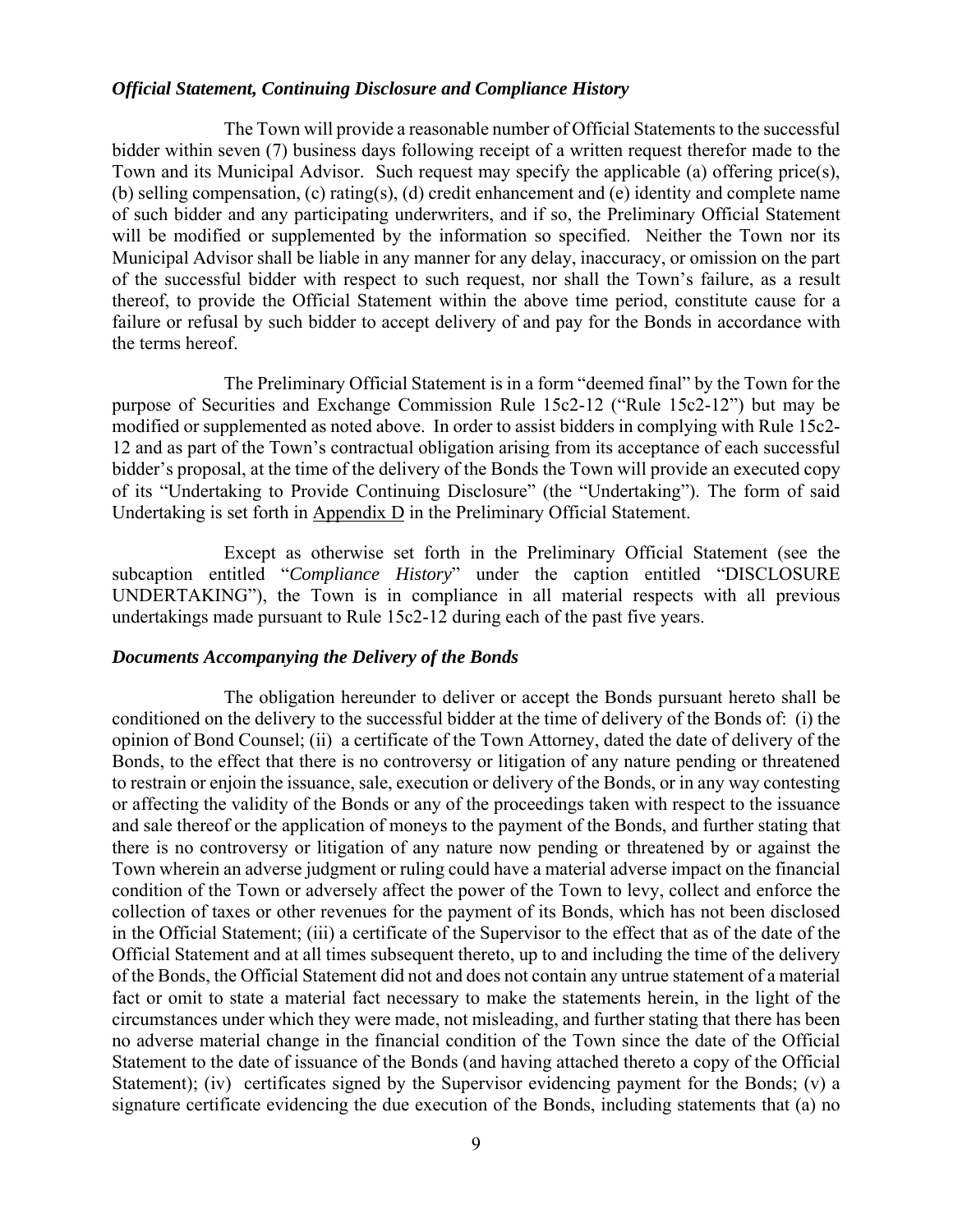litigation of any nature is pending or, to the knowledge of the signers, threatened, restraining or enjoining the issuance and delivery of the Bonds or the levy and collection of taxes to pay the principal of and interest thereon, nor in any manner questioning the proceedings and authority under which the Bonds were authorized or affecting the validity of the Bonds thereunder, (b) neither the corporate existence or boundaries of the Town nor the title of the signers to their respective offices is being contested, and (c) no authority or proceedings for the issuance of the Bonds have been repealed, revoked or rescinded; (vi) the Tax Certificate executed by the Supervisor, as described under "TAX MATTERS" in the Preliminary Official Statement, and (vii) a Certificate of the Supervisor pursuant to Section 90.10(g) of the Local Finance Law, together with the approval of the State Comptroller.

#### *Additional Information*

Copies of this Notice of Sale and the Preliminary Official Statement are available in electronic format on the website of the Town's Municipal Advisor, Munistat Services, Inc. ("www.munistat.com") or may be obtained upon request from the offices of Munistat Services, Inc., 12 Roosevelt Avenue, Port Jefferson Station, New York 11776, telephone No. 631-331-8888.

Dated: November 3, 2021

DONALD X. CLAVIN, JR. Supervisor and Chief Fiscal Officer